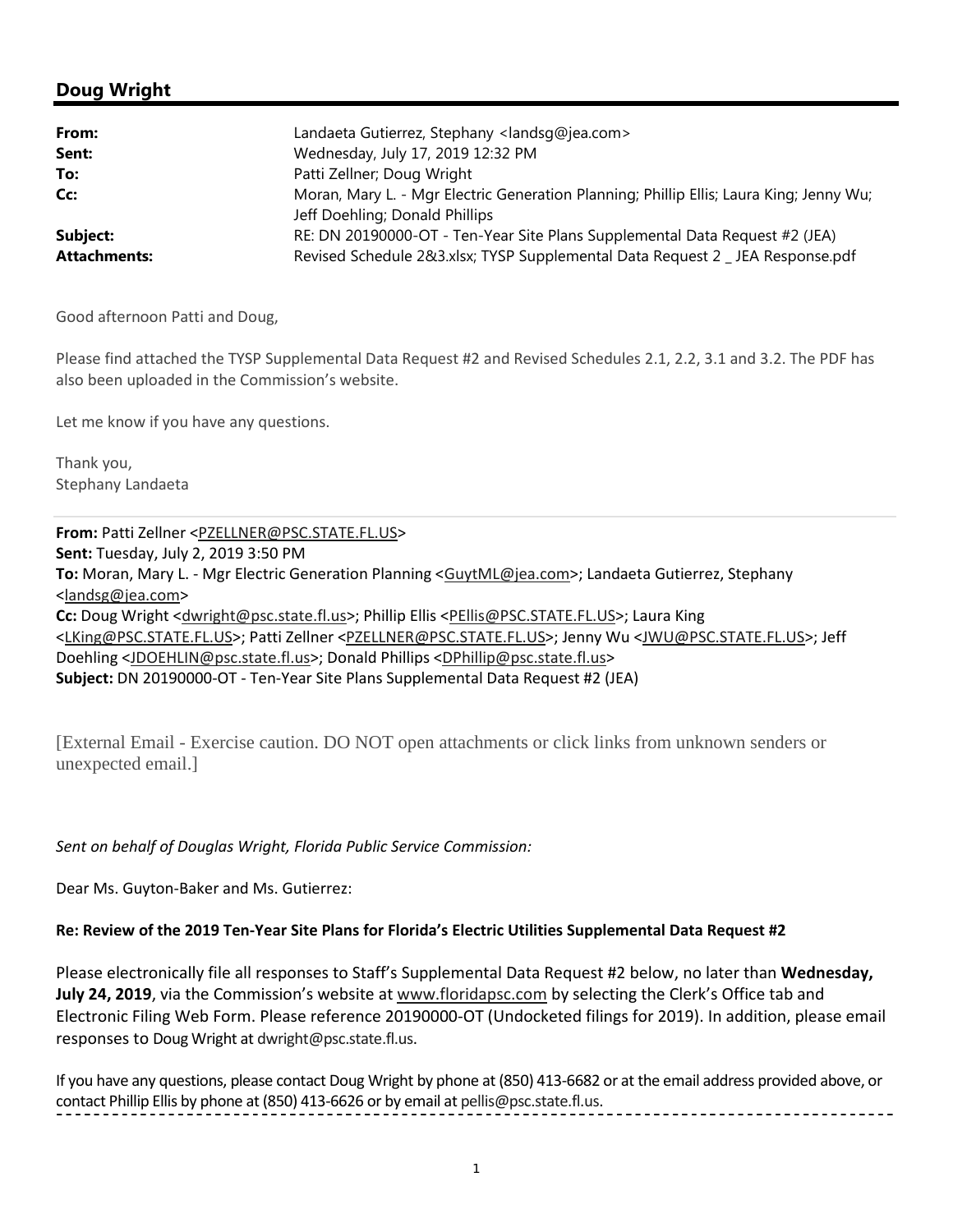## **Forecasting**

1. Please refer to Schedules 2.2 "History and Forecast of Energy Consumption and Number of Customers by Customer Class" presented in JEA's 2019 Ten Year Site Plan (TYSP), page 24; 2018 TYSP, page 23; 2017 TYSP, page 21; and 2016 TYSP, page 20. With respect to the history, or actual, data in column (13) "Total Sales to Ultimate Customers," please explain why the numbers reported in 2019 TYSP are different from what the Company reported in its previous TYSPs as indicated in Table 1 below; and provide the correct history sales data for the period 2009 through 2018.

| Table 1: Discrepancy on History Data of Total Sales |                     |                                          |                                                            |        |  |  |  |  |  |  |  |
|-----------------------------------------------------|---------------------|------------------------------------------|------------------------------------------------------------|--------|--|--|--|--|--|--|--|
| Reported in Different Years' Ten Year Site Plan     |                     |                                          |                                                            |        |  |  |  |  |  |  |  |
|                                                     |                     | Actual Total Sales to Ultimate Customers |                                                            |        |  |  |  |  |  |  |  |
| Year                                                |                     |                                          | (GWH)                                                      |        |  |  |  |  |  |  |  |
|                                                     | JEA Reported in its |                                          |                                                            |        |  |  |  |  |  |  |  |
|                                                     |                     |                                          | 2016 TYSP 2017 TYSP 2018 TYSP 2019 TYSP                    |        |  |  |  |  |  |  |  |
| 2006                                                | 12.616              |                                          |                                                            |        |  |  |  |  |  |  |  |
| 2007                                                | 12.649              | 12,649                                   |                                                            |        |  |  |  |  |  |  |  |
| 2009                                                | 12.413              | 12.413                                   | 12.413                                                     |        |  |  |  |  |  |  |  |
| 2009                                                | 12.105              | 12.105                                   | 12.105                                                     | 12.299 |  |  |  |  |  |  |  |
| 2010                                                | 12.666              | 12,660                                   | 12,660                                                     | 12.863 |  |  |  |  |  |  |  |
| 2011                                                | 11.968              | 11.966                                   | 11,968                                                     | 12.176 |  |  |  |  |  |  |  |
| 2012                                                | 11.462              | 11.462                                   | 11.462                                                     | 11.663 |  |  |  |  |  |  |  |
| 2013                                                | 11.340              | 11.340                                   | 11.340                                                     | 11.556 |  |  |  |  |  |  |  |
| 2014                                                | 11.713              | 11.713                                   | 11.713                                                     | 11.934 |  |  |  |  |  |  |  |
| 2016                                                | 11,864              | 11,864                                   | 11,864                                                     | 12,091 |  |  |  |  |  |  |  |
| 2016                                                |                     | 11.949                                   | 11.949                                                     | 12.164 |  |  |  |  |  |  |  |
| 2017                                                |                     |                                          | 11.005                                                     | 12.050 |  |  |  |  |  |  |  |
| 2019                                                |                     |                                          |                                                            | 12.326 |  |  |  |  |  |  |  |
|                                                     |                     |                                          | Data sources: History data presented in column (13) "Total |        |  |  |  |  |  |  |  |
|                                                     |                     |                                          | Sales to Ultimate Customers" of Schedule 2.2 "History and  |        |  |  |  |  |  |  |  |

Forecast Energy Consumption and Number of Customers by Class" of corresponding years' Ten Year Site Plans.

2. With respect to the forecasting methodology, procedure, and accuracy associated with JEA's forecast of "Total Sales to Ultimate Customers," please specify all the differences/ modifications/ improvements, if any, between JEA's 2018 TYSP and 2019 TYSP.

# **Flood Mitigation**

3. Please explain the Utility's planning process for flood mitigation for current and proposed power plant sites and transmission/distribution substations.

Sincerely, Patti Zellner Administrative Assistant Division of Engineering Phone: (850) 413-6208 Fax: (850) 413-6209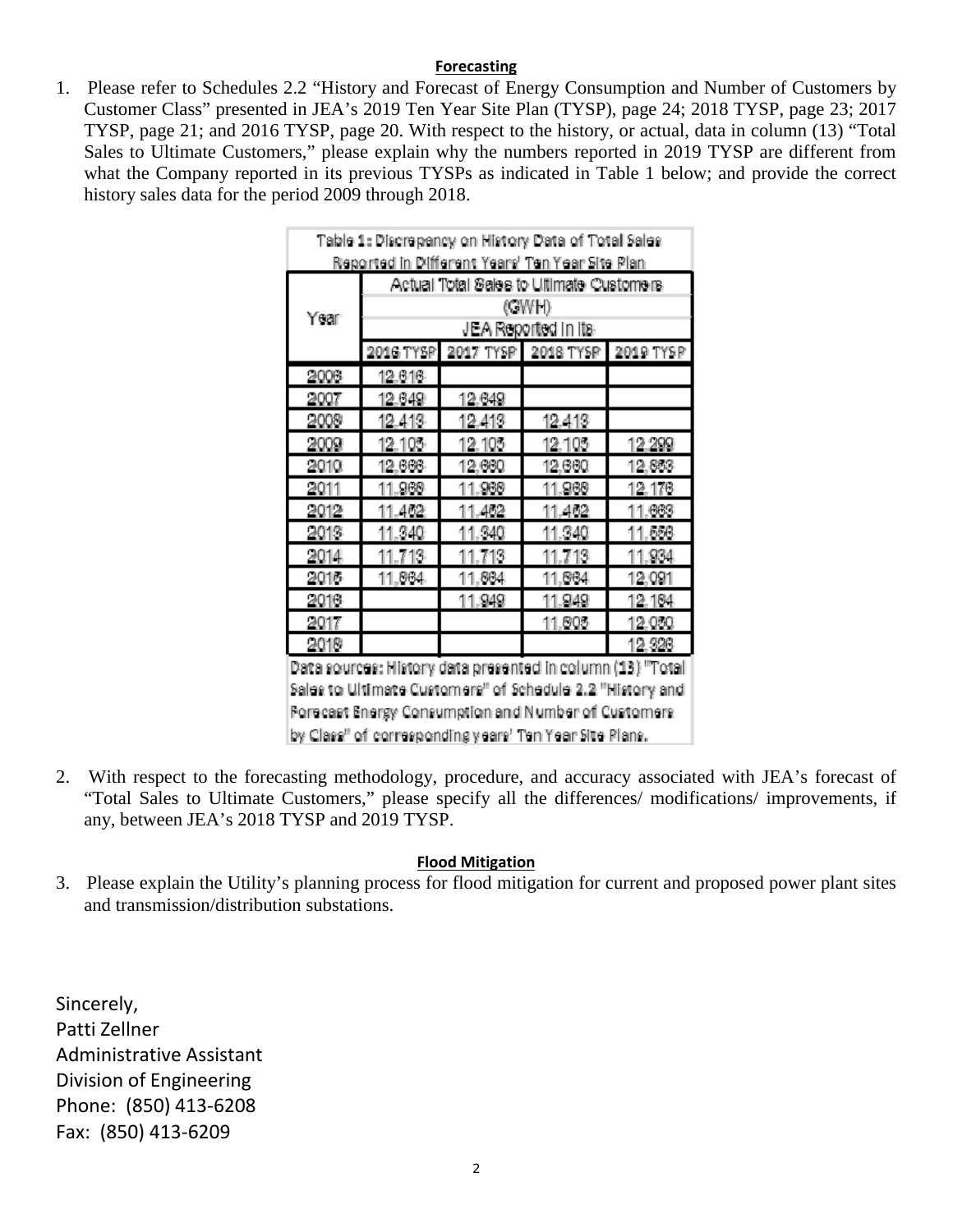

## -----------------------------------------------------------------

Florida has a very broad Public Records Law. Virtually all written communications to or from State and Local Officials and employees are public records available to the public and media upon request. Any email sent to or from JEA's system may be considered a public record and subject to disclosure under Florida's Public Records Laws. Any information deemed confidential and exempt from Florida's Public Records Laws should be clearly marked. Under Florida law, e-mail addresses are public records. If you do not want your e-mail address released in response to a public-records request, do not send electronic mail to this entity. Instead, contact JEA by phone or in writing.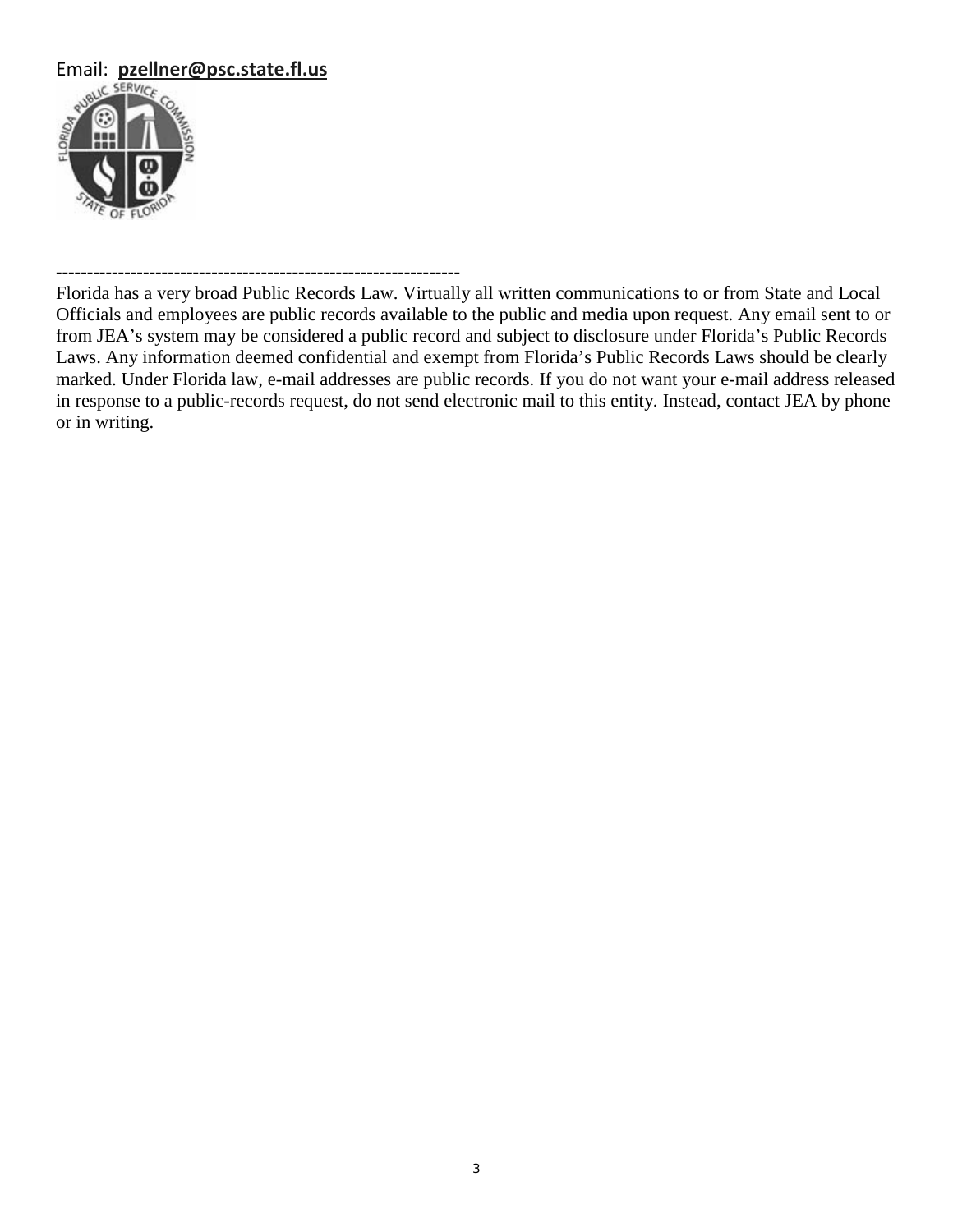|      |                  |                                   |                          |                  |                                   |                          |                  | (9)                               |                             |
|------|------------------|-----------------------------------|--------------------------|------------------|-----------------------------------|--------------------------|------------------|-----------------------------------|-----------------------------|
| (1)  | (2)              | (3)                               | (4)                      | (5)              | (6)                               | (7)                      | (8)              | (10)                              |                             |
|      |                  | <b>Rural and Residential</b>      |                          |                  | Commercial                        |                          |                  | Industrial                        |                             |
| Year | <b>GWH Sales</b> | Average<br>Number of<br>Customers | Average<br>kWh/ Customer | <b>GWH Sales</b> | Average<br>Number of<br>Customers | Average<br>kWh/ Customer | <b>GWH Sales</b> | Average<br>Number of<br>Customers | Average<br>kWh/<br>Customer |
| 2009 | 5,319            | 368,111                           | 14,448                   | 4,024            | 45,748                            | 87,957                   | 2,643            | 226                               | 11,694,690                  |
| 2010 | 5,747            | 369,051                           | 15,572                   | 4,071            | 46,192                            | 88,137                   | 2,720            | 223                               | 12,192,753                  |
| 2011 | 5,237            | 369,761                           | 14,163                   | 3,927            | 46,605                            | 84,255                   | 2,682            | 215                               | 12,469,585                  |
| 2012 | 4,880            | 372,430                           | 13,102                   | 3,852            | 47,127                            | 81,735                   | 2,598            | 218                               | 11,908,327                  |
| 2013 | 4,852            | 377,326                           | 12,860                   | 3.777            | 47.691                            | 79.204                   | 2,589            | 219                               | 11,812,928                  |
| 2014 | 5,162            | 383,998                           | 13,443                   | 3.882            | 49.364                            | 78.642                   | 2,564            | 215                               | 11,951,824                  |
| 2015 | 5,197            | 391.219                           | 13,285                   | 4.001            | 50.821                            | 78.733                   | 2,579            | 207                               | 12,438,487                  |
| 2016 | 5,351            | 398,387                           | 13,431                   | 4,064            | 51,441                            | 78,994                   | 2,457            | 202                               | 12,159,793                  |
| 2017 | 5,199            | 404.806                           | 12,842                   | 4,011            | 51,970                            | 77.176                   | 2,532            | 202                               | 12,510,027                  |
| 2018 | 5,460            | 412,070                           | 13,251                   | 4,042            | 52,525                            | 76,954                   | 2,524            | 196                               | 12,853,285                  |
| 2019 | 5,273            | 418.407                           | 12.602                   | 4.117            | 53,462                            | 77.002                   | 2,636            | 197                               | 13,381,002                  |
| 2020 | 5,305            | 424,939                           | 12,484                   | 4,143            | 54,101                            | 76,585                   | 2,644            | 197                               | 13,419,308                  |
| 2021 | 5,331            | 431,420                           | 12,356                   | 4,178            | 54.735                            | 76.327                   | 2,647            | 197                               | 13,435,434                  |
| 2022 | 5,363            | 437,973                           | 12,245                   | 4,210            | 55,360                            | 76,051                   | 2,651            | 197                               | 13,458,984                  |
| 2023 | 5,400            | 444,544                           | 12,147                   | 4,240            | 55,976                            | 75,754                   | 2,653            | 197                               | 13,467,742                  |
| 2024 | 5,434            | 450.901                           | 12,050                   | 4,267            | 56,587                            | 75,411                   | 2,653            | 197                               | 13,465,143                  |
| 2025 | 5,472            | 457,010                           | 11,973                   | 4,294            | 57,194                            | 75,069                   | 2,654            | 197                               | 13,473,457                  |
| 2026 | 5,518            | 462,846                           | 11,922                   | 4,320            | 57,796                            | 74,739                   | 2,636            | 197                               | 13,382,349                  |
| 2027 | 5,571            | 468,446                           | 11,892                   | 4,345            | 58,394                            | 74,414                   | 2,669            | 197                               | 13,547,028                  |
| 2028 | 5,631            | 473,963                           | 11,881                   | 4,371            | 58.988                            | 74.105                   | 2,674            | 197                               | 13,573,227                  |

#### **Schedule 2.1: History and Forecast of Energy Consumption and Number of Customers By Class**

#### **Schedule 2.2: History and Forecast of Energy Consumption and Number of Customers By Class**

|      | (11)                            | (12)                                    | (13)                                           | (14)                | (15)                    | (16)                   | (17)               | (18)                            |
|------|---------------------------------|-----------------------------------------|------------------------------------------------|---------------------|-------------------------|------------------------|--------------------|---------------------------------|
| Year | Street &<br>Highway<br>Lighting | Other Sales to<br>Ultimate<br>Customers | <b>Total Sales to</b><br>Ultimate<br>Customers | Sales For<br>Resale | Utility Use &<br>Losses | Net Energy For<br>Load | Other<br>Customers | Total<br>Number of<br>Customers |
|      | <b>GWH</b>                      | <b>GWH</b>                              | <b>GWH</b>                                     | <b>GWH</b>          | <b>GWH</b>              | <b>GWH</b>             | (Avg. Number)      |                                 |
| 2009 | 120                             | $\Omega$                                | 12,105                                         | 591                 | 458                     | 13,155                 | 2                  | 414.086                         |
| 2010 | 122                             | 0                                       | 12,660                                         | 617                 | 569                     | 13,846                 | 2                  | 415,468                         |
| 2011 | 123                             | 0                                       | 11,968                                         | 589                 | 424                     | 12,980                 | $\overline{2}$     | 416,583                         |
| 2012 | 123                             | 0                                       | 11,452                                         | 585                 | 374                     | 12,411                 | $\overline{2}$     | 419,777                         |
| 2013 | 122                             | 0                                       | 11,340                                         | 395                 | 550                     | 12,286                 | $\overline{2}$     | 425,238                         |
| 2014 | 105                             | 0                                       | 11,713                                         | 472                 | 473                     | 12,658                 | $\overline{2}$     | 433,578                         |
| 2015 | 87                              | 0                                       | 11,864                                         | 392                 | 612                     | 12,868                 | $\overline{2}$     | 442,249                         |
| 2016 | 77                              | 0                                       | 11,949                                         | 490                 | 498                     | 12,937                 | $\overline{2}$     | 450,032                         |
| 2017 | 63                              | $\Omega$                                | 11.805                                         | 288                 | 578                     | 12,672                 | $\overline{2}$     | 456,981                         |
| 2018 | 59                              | 0                                       | 12,085                                         | 82                  | 646                     | 12,813                 | 1                  | 464,793                         |
| 2019 | 53                              | 0                                       | 12,078                                         | 42                  | 575                     | 12,696                 | 1                  | 472,067                         |
| 2020 | 52                              | 0                                       | 12,144                                         | 42                  | 578                     | 12,765                 | 1                  | 479,238                         |
| 2021 | 51                              | 0                                       | 12,206                                         | 43                  | 583                     | 12,832                 | 1                  | 486,353                         |
| 2022 | 52                              | 0                                       | 12,276                                         | 43                  | 587                     | 12,907                 | 1                  | 493.531                         |
| 2023 | 53                              | $\Omega$                                | 12,346                                         | 43                  | 593                     | 12,982                 | 1                  | 500,719                         |
| 2024 | 53                              | 0                                       | 12,407                                         | 43                  | 598                     | 13,048                 | 1                  | 507,686                         |
| 2025 | 54                              | $\Omega$                                | 12,474                                         | 44                  | 603                     | 13,120                 | 1                  | 514,402                         |
| 2026 | 55                              | 0                                       | 12,529                                         | 44                  | 626                     | 13,199                 | 1                  | 520,840                         |
| 2027 | 56                              | $\Omega$                                | 12,641                                         | 44                  | 597                     | 13,282                 | 1                  | 527,039                         |
| 2028 | 56                              | 0                                       | 12,732                                         | 44                  | 589                     | 13,366                 | 1                  | 533,149                         |